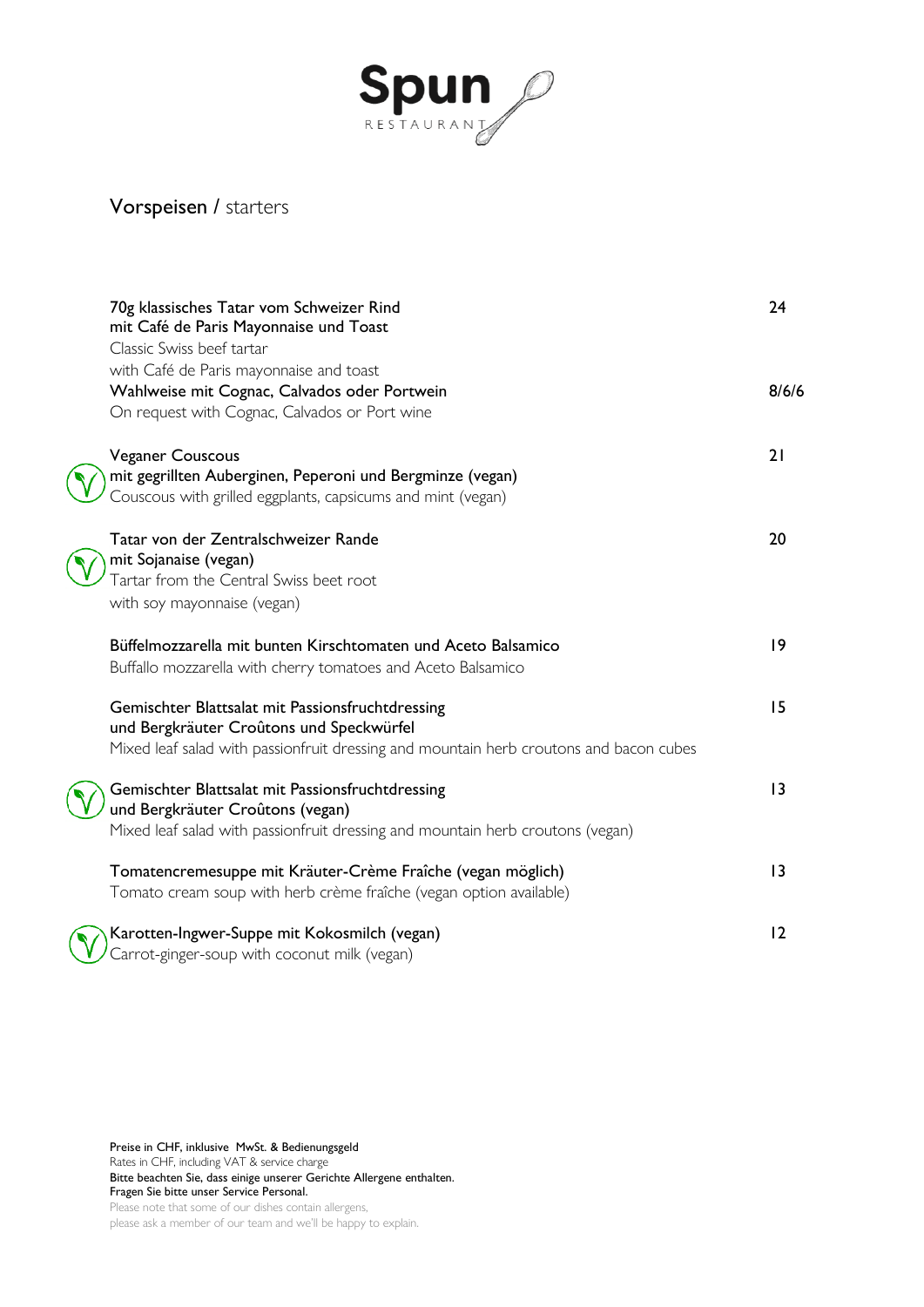

## Pasta und Risotto / pasta and risotto

| Morchel Triangoli<br>in Kräuterrahm und Grana Padano Flocken<br>Morel Triangoli<br>with herb cream sauce and Grana Padano flakes                                                                                      | 29 |
|-----------------------------------------------------------------------------------------------------------------------------------------------------------------------------------------------------------------------|----|
| Penne in Pesto<br>mit Kirschtomaten und gezupftem Büffelmozzarella (vegan möglich mit Feta)<br>Penne pasta with pesto<br>with cherry tomatoes and pulled buffalo mozzarella (vegan option available with Feta cheese) | 27 |
| Strozzapreti mit Urner Rindsragout und Grana Padano<br>Strozzapreti pasta with beef ragout from Uri and Grana Padano                                                                                                  | 27 |
| Cremiges Tessiner Risotto alla parmigiana<br>mit mediterranem Gemüse (vegan möglich)<br>Creamy Parmesan Risotto made from Ticino rice<br>with Mediterranean vegetables (vegan option available)                       | 26 |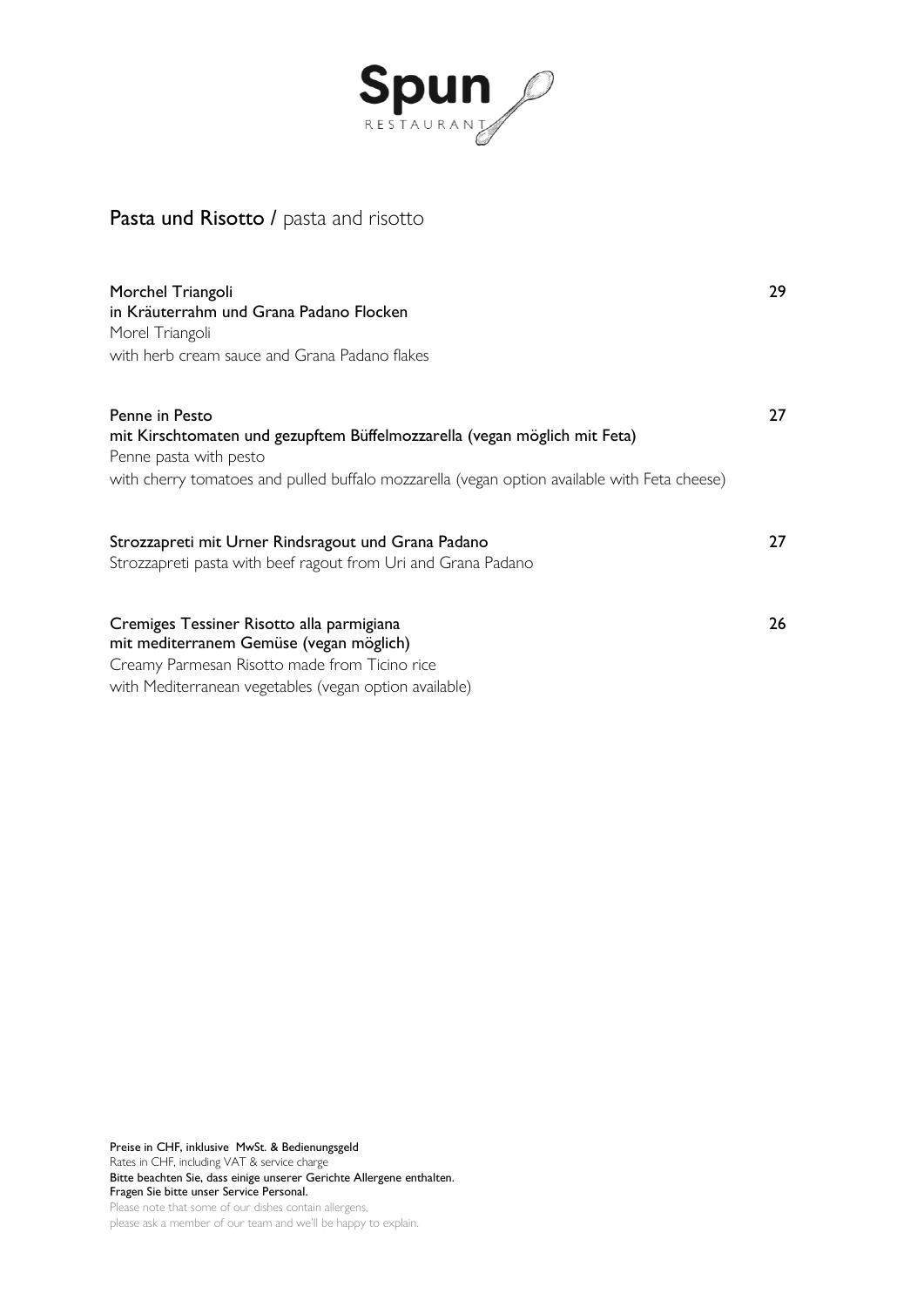

# Hauptgerichte / mains

 $\mathbf{\hat{V}}$ 

| Medaillon vom Kalbsfilet und gebratener Kalbsmilke<br>Barolojus, Vichy Karotten und Kartoffelstock<br>Veal medallion with pan fried sweetbread | 62    |
|------------------------------------------------------------------------------------------------------------------------------------------------|-------|
| Barolo gravy, Vichy carrots and mashed potatoes                                                                                                |       |
| Kalbsschmorgeschnetzeltes                                                                                                                      | 39    |
| in kräftigem Champignonrahm mit hausgemachtem Butterrösti<br>Braised veal strips                                                               |       |
| in a rich mushroom cream sauce with homemade butter rösti                                                                                      |       |
| Schweizer Pouletbrust Supreme an Thymianjus,                                                                                                   | 38    |
| Tessiner Risotto und gegrillten Auberginen                                                                                                     |       |
| Swiss chicken breast with thyme sauce,                                                                                                         |       |
| risotto and grilled eggplants                                                                                                                  |       |
| In Merlotjus geschmorte Rindsbacke                                                                                                             | 37    |
| mit Wurzelgemüse und Kartoffelstock                                                                                                            |       |
| Braised beef cheek in Merlot sauce with root vegetables and potato mash                                                                        |       |
| Dinkelgeschnetzeltes in Champignonrahm                                                                                                         | 36    |
| mit hausgemachtem Rösti sautiert in Sonnenblumenöl (vegan)                                                                                     |       |
| Spelt strips in a creamy mushroom sauce                                                                                                        |       |
| with homemade rösti sautéed in sunflower oil (vegan)                                                                                           |       |
| 130g klassisches Tatar vom Schweizer Rind                                                                                                      | 32    |
| mit Café de Paris Mayonnaise,                                                                                                                  |       |
| zur Wahl mit Toast oder Hauspommes                                                                                                             |       |
| Classic Swiss beef tartar                                                                                                                      |       |
| with Café de Paris mayonnaise,                                                                                                                 |       |
| your choice of toast or fries                                                                                                                  |       |
| Wahlweise mit Cognac, Calvados oder Portwein                                                                                                   | 8/6/6 |
| On request with Cognac, Calvados or Port wine                                                                                                  |       |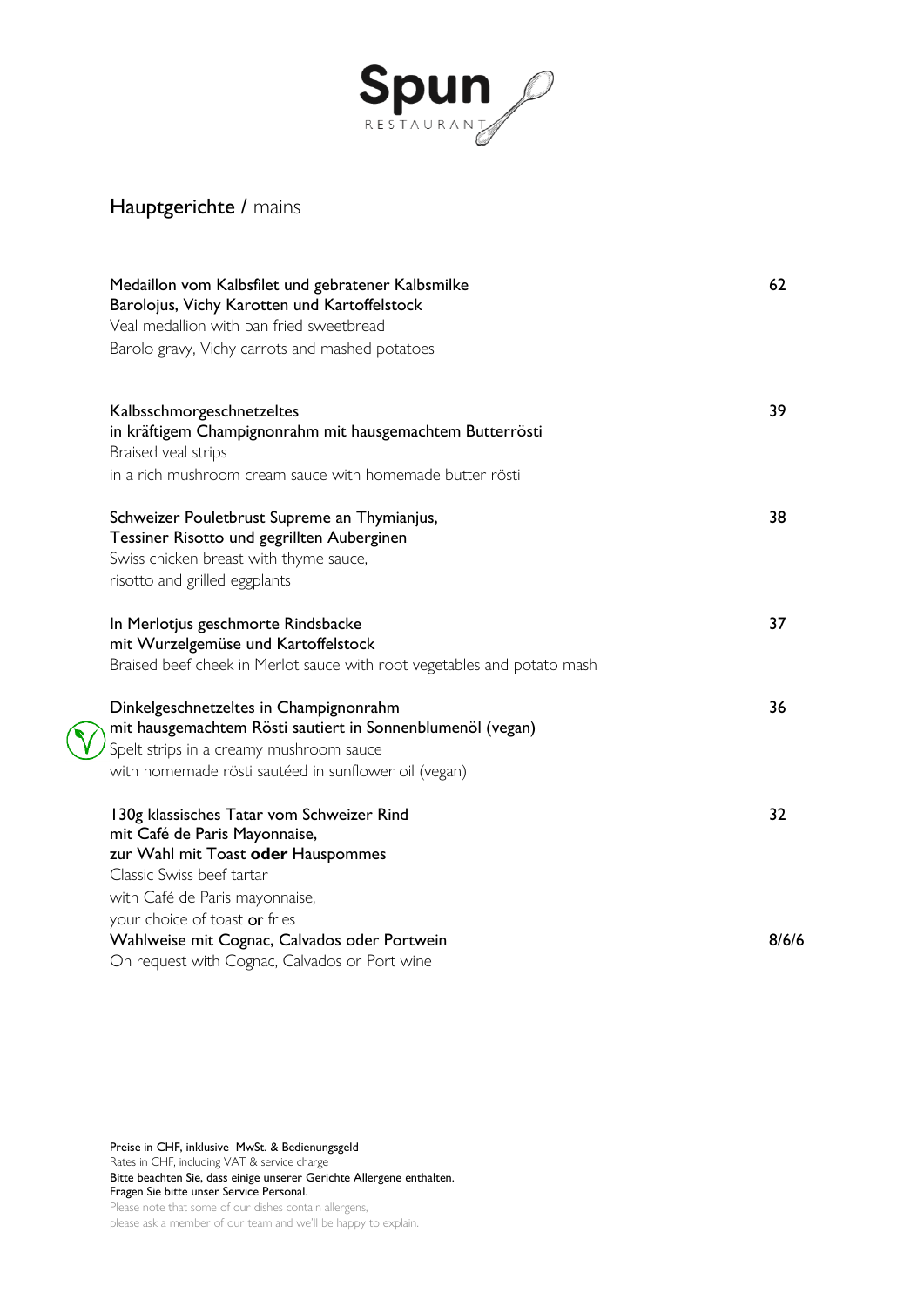

## Hauptgerichte – aus dem Wasser / mains – from the sea

#### Gebratene Lachstranche an Safran-Buttersauce 39 and 39 Zucchettigemüse und Tagliolini

Pan fried salmon with a saffron butter sauce, zucchini and tagliolini

#### Kross gebratenes Zanderfilet an Tessiner Weissweinsauce, 38 mediterranes Gemüse und Rosmarinkartoffeln

Crispy pan fried pike perch filets in a creamy white wine sauce, Mediterranean vegetables and rosemary potatoes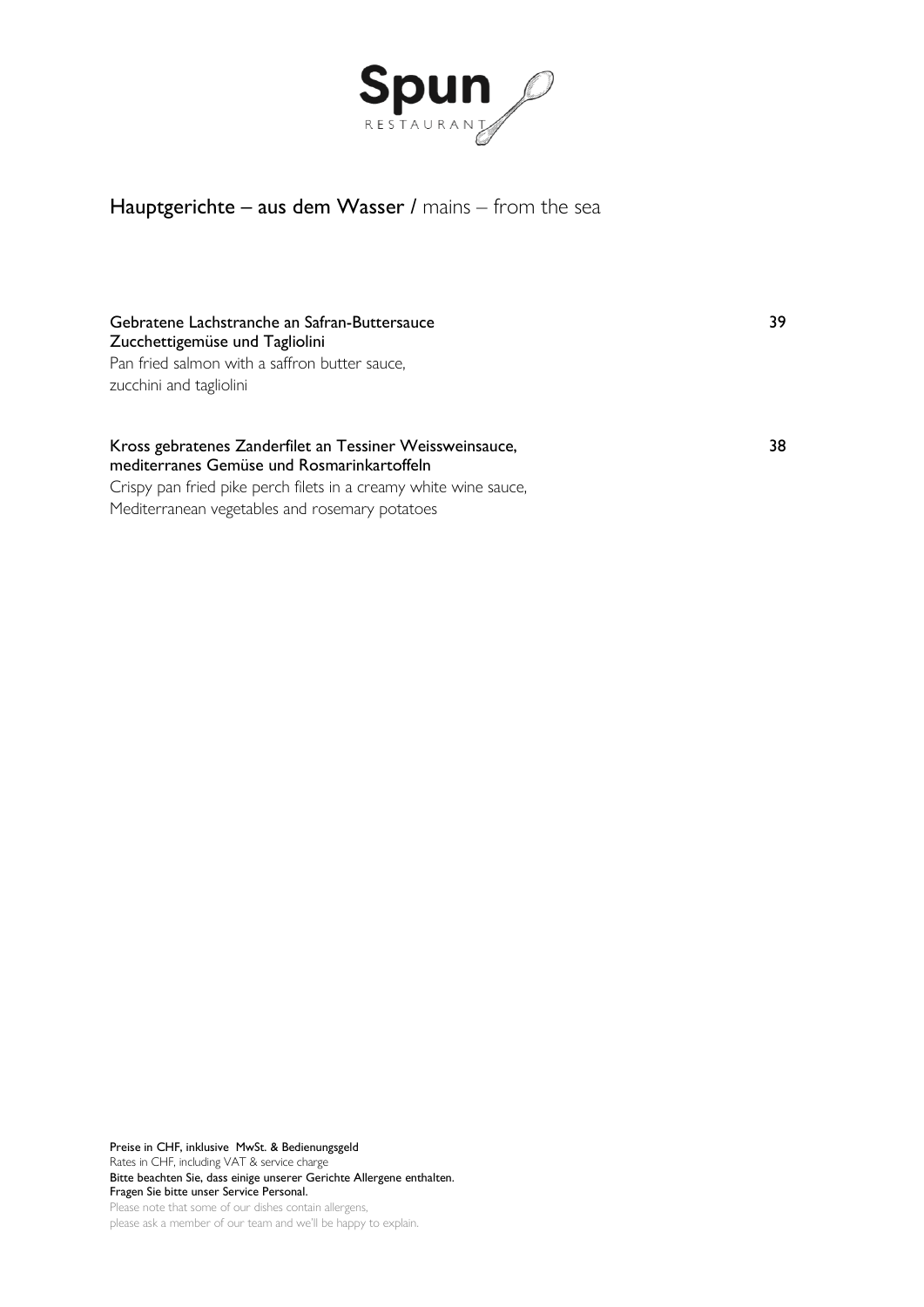

Steaks/ Cuts

#### Schweizer Freilandfleisch:

Rosmarinkartoffeln / [rosemary](https://www.linguee.de/englisch-deutsch/uebersetzung/rosemary+potatoes.html) potatoes

All cut information refers to the raw weight

Alle Cut Angaben beziehen sich auf das Rohgewicht.

Kartoffelgratin / potato gratin

| Rindsfilet vom Schweizer Freilandrind<br>Free range Swiss Beef Fillet                                                 | 200g             | 62 |
|-----------------------------------------------------------------------------------------------------------------------|------------------|----|
| Entrecôte vom Schweizer Freilandrind<br>Free range Entrecôte                                                          | 250 <sub>g</sub> | 56 |
| Kotelette vom Ostschweizer Kräuterschwein<br>mit Fett und Schwarte<br>Herb fed Swiss pork chop with fat and pork rind | 330g             | 39 |

\_\_\_\_\_\_\_\_\_\_\_\_\_\_\_\_\_\_\_\_\_\_\_\_\_\_\_\_\_\_\_\_\_\_\_\_\_\_\_\_\_\_\_\_\_\_\_\_\_\_\_\_\_\_\_\_\_\_\_\_\_\_\_\_\_\_\_\_\_\_\_\_\_\_\_\_\_\_\_\_

| Bitte wählen Sie eine Beilage und eine Sauce zu Ihrem Cut:<br>Please choose a side dish and a sauce to your cut: | Unsere Saucen:<br>Our sauces:    |
|------------------------------------------------------------------------------------------------------------------|----------------------------------|
| Hauspommes / homemade fries                                                                                      | <b>Rotweinjus / red wine jus</b> |
| Saisonales Marktgemüse / seasonal vegetables                                                                     | Pfeffersauce / pepper sauce      |
| Beilagensalat / side salad                                                                                       | Kräuterbutter/ herb butter       |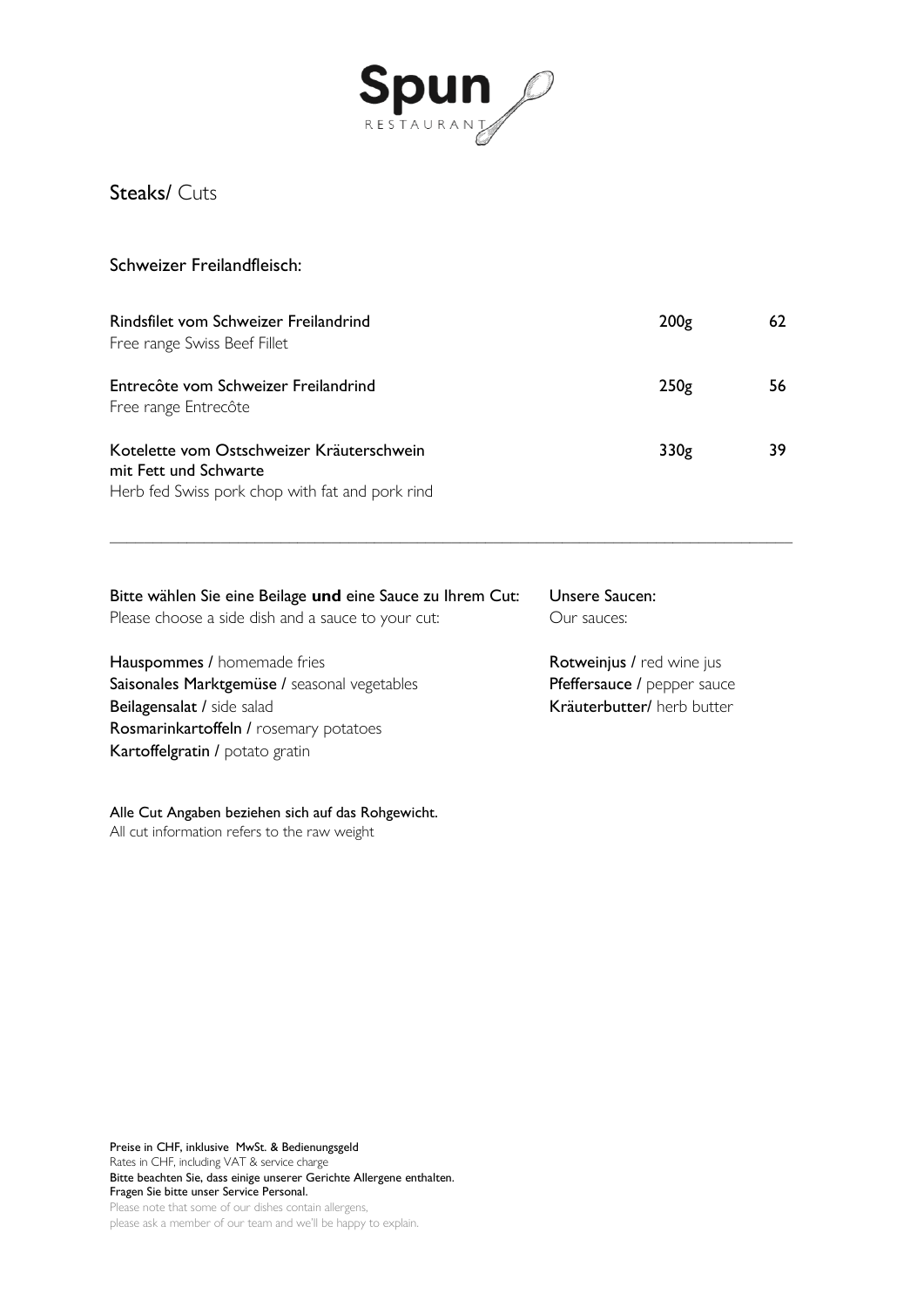

#### Desserts / desserts

| Mousse von dunkler Premiumschokolade<br>auf Aprikosenkompott<br>Premium dark chocolate mousse<br>with apricot stew                       | 4            |
|------------------------------------------------------------------------------------------------------------------------------------------|--------------|
| <b>Blaubeer Cheesecake</b><br>mit Joghurt Glace<br>Blueberry cheesecake with yoghurt ice cream                                           | 4            |
| Kokos-Zitronengras Panna Cotta (vegan)<br>Coconut-lemongrass panna cotta (vegan)                                                         | 13           |
| Klassische Crème Brûlée<br>mit Glace nach Wahl<br>Classic Crème Brûlée with ice cream of your choice                                     | 3            |
| Frischer Fruchtsalat<br>mit Glace nach Wahl (vegan möglich)<br>Fresh fruit salad with ice cream of your choice (vegan option available)  | $\mathbf{H}$ |
| <b>Kugel Glace</b><br>Vanille/ Schoggi/ Erdbeer/ Kaffee/ Haselnuss<br>Scoop of ice cream<br>Vanilla/chocolate/strawberry/coffee/hazelnut | 4            |
| <b>Kugel Sorbet</b><br>Zitrone/ Aprikose/ Himbeere/ Mango<br>Scoop of sorbet<br>lemon/ apricot/ raspberry/ mango                         | 4            |
| Schlagrahm<br>Whipped cream                                                                                                              | I            |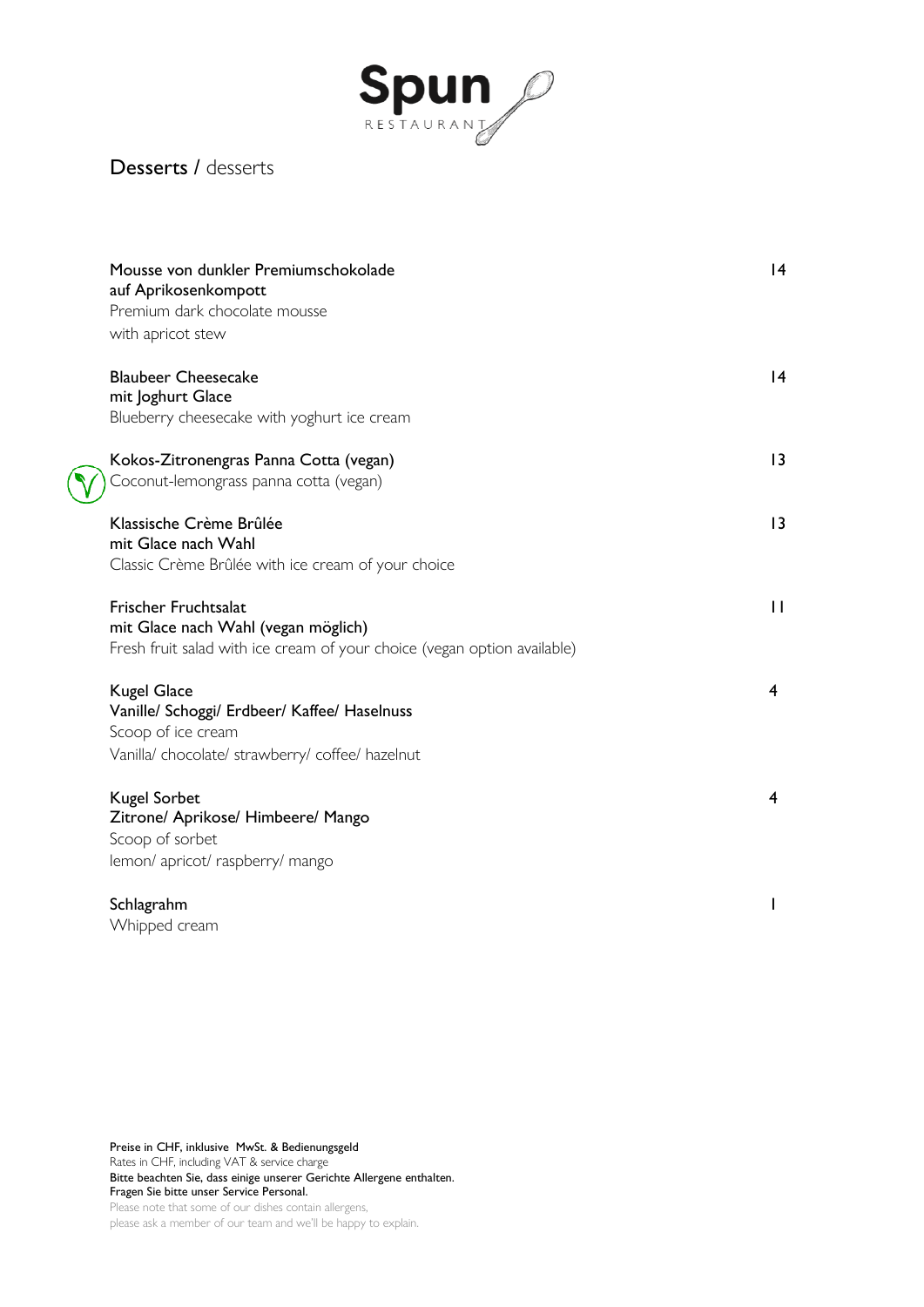

# Deklaration Herkunft / declaration of origin

#### Fisch/ fish

Zander – Schweiz / Estland Pike perch – Switzerland / Estonia

Lachs - Norwegen Salmon – Norway

#### Fleisch/ meat

Kalb - Schweiz Veal - Switzerland

Rind – Schweiz Beef – Switzerland

Schwein – Schweiz Pork - Switzerland

Poulet – Schweiz Chicken – Switzerland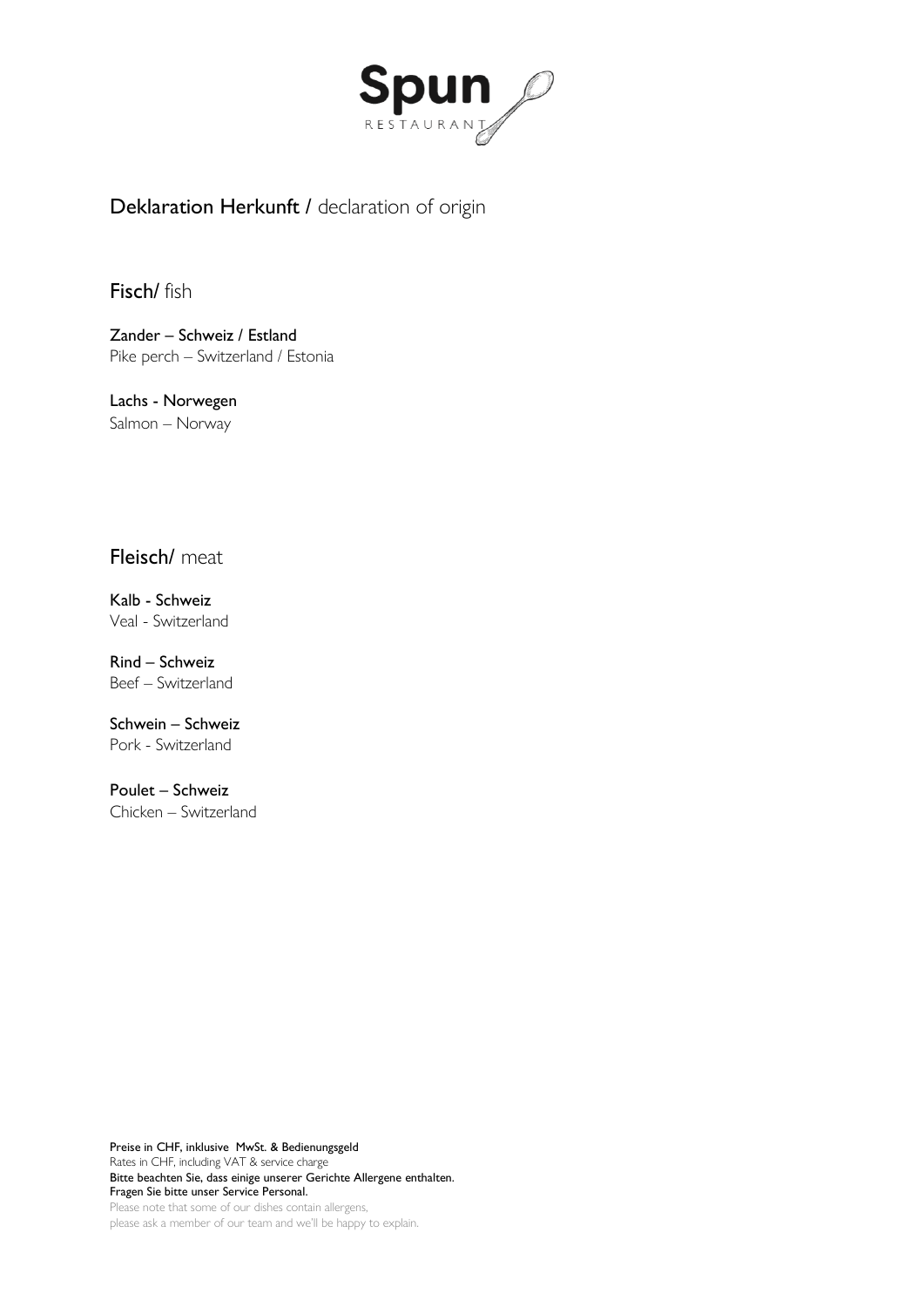

#### **Offenwein**

| Weisswein                                                                                                                                                                                                                                     | Jahr                                         | 1dl                                  |
|-----------------------------------------------------------------------------------------------------------------------------------------------------------------------------------------------------------------------------------------------|----------------------------------------------|--------------------------------------|
| Pinot Grigio DOC Südtirol Kurtatsch<br>Roero Arneis DOCG Cantina del Nebbiolo<br>Sauvignon Blanc Walnut Block<br>Chasselas Cuvée Speciale La Côte Les Frères Dutruy<br>Müller-Thurgau VdP Suisse Brunner Weinmanufaktur<br>Mythos weiss VdP   | 2020<br>2020<br>2021<br>2020<br>2021<br>2020 | 10<br>9<br>9<br>8<br>8<br>7.5        |
| <b>Rotwein</b>                                                                                                                                                                                                                                |                                              |                                      |
| Amarone della Valpolicella DOC Classico Monte del Frà<br>Paco Garcia Rioja DOCa Crianza<br>Pinot Noir VdP Suisse Brunner Weinmanufaktur<br>Amauta Absoluto Malbec El Provenir<br>Il Primitivo del Tarantino IGT Sette Torri<br>Mythos rot VdP | 2017<br>2018<br>2020<br>2021<br>2017<br>2019 | 17<br>10.5<br>9.5<br>9<br>8.5<br>7.5 |
| <b>Rosewein</b>                                                                                                                                                                                                                               |                                              |                                      |
| Neuchâtel Œil de Perdrix AOC                                                                                                                                                                                                                  | 2020                                         | 8                                    |
| <b>Champagner/Prosecco</b>                                                                                                                                                                                                                    |                                              |                                      |
| Bauget - Jouette Carte Blanche<br>Impero Prosecco DOC Millesimato brut                                                                                                                                                                        |                                              | 17<br>10                             |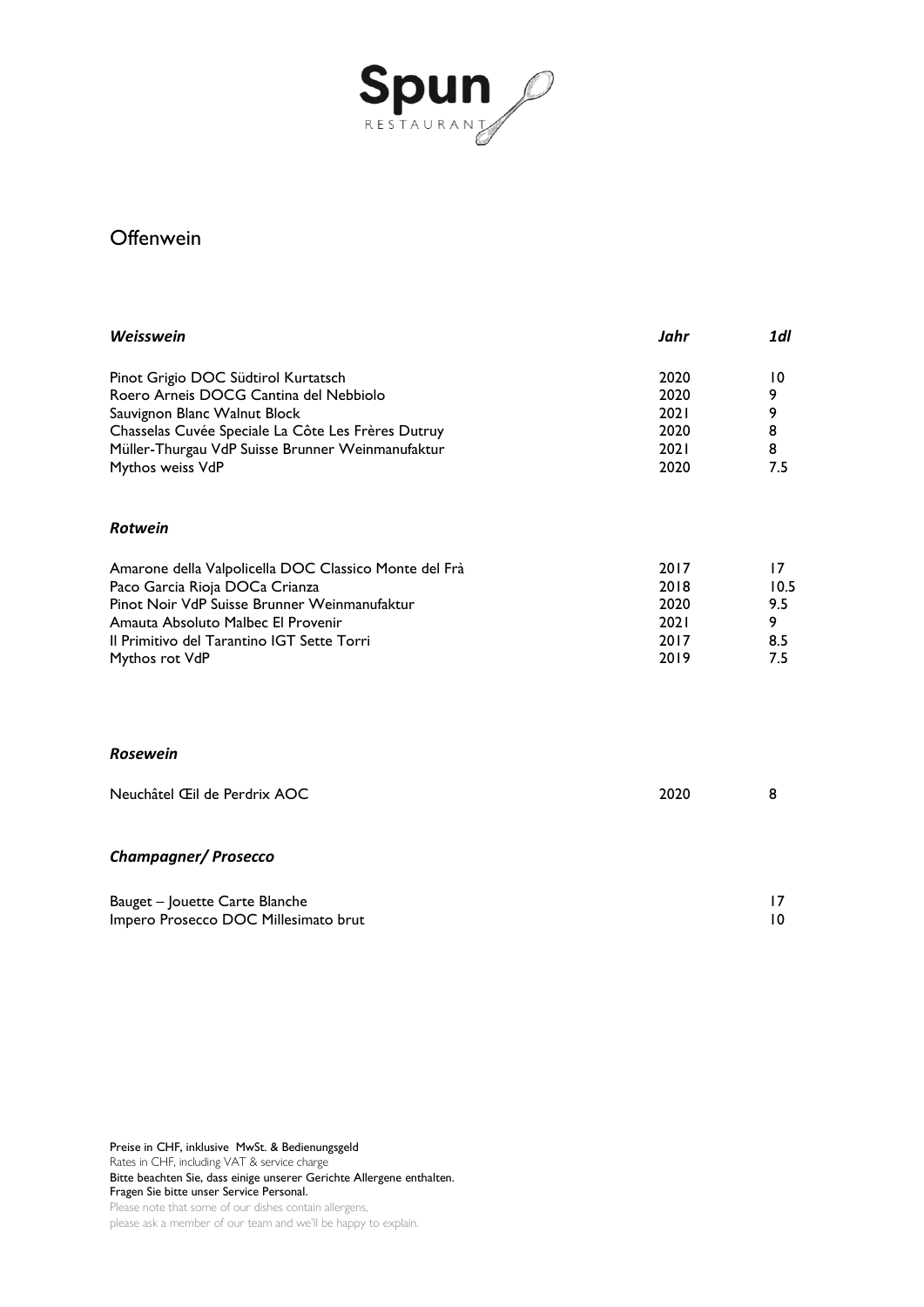

#### Schweiz

| <b>Weiss</b>                                                                               | <b>Jahrgang</b> | Fl    | <b>Preis</b> |
|--------------------------------------------------------------------------------------------|-----------------|-------|--------------|
| Les Romaines Chardonnay La Côte AOC Les Fréres Dutruy<br>Waadt, La Côte<br>Chardonnay      | 2017            | 0.75  | 95           |
| Maienfelder Pinot Blanc AOC Martin Tanner<br>Graubünden<br>Pinot Blanc                     | 2018            | 0.75  | 77           |
| Heida du Valais AOC Albert Mathier et Fils<br><b>Wallis</b><br>Heida                       | 2019            | 0.75  | 75           |
| Sauro Bianco di Merlot DOC Fratelli Corti<br>Tessin<br>Merlot                              | 2020            | 0.75  | 65           |
| Pinot Gris La Côte AOC Les Fréres Dutruy<br>Waadt, La Côte<br><b>Pinot Gris</b>            | 2020            | 0.75  | 65           |
| Kanton Zürich Sauvignon Blanc Schiterberg AOC Weingut Landolt<br>Zürich<br>Sauvignon Blanc | 2020            | 0.75  | 65           |
| Stadt Zürich Räuschling AOC Weingut Landolt<br>Zürich<br>Räuschling                        | 2019            | 0.75  | 62           |
| Müller-Thurgau VdP Suisse Brunner Weinmanufaktur<br>Luzern<br>Müller-Thurgau               | 2021            | 0.75  | 60           |
| Chasselas Cuvée Speciale La Côte Les Frères Dutruy<br>Waadt<br>Chasselas                   | 2020            | 0.75  | 55           |
| Aigle Clos du Crosex Grille Cave et Chablais AOC<br>Waadt<br>Chablais, Chasselas           | 2017            | 0.375 | 52           |
| Aigle Clos du Crosex Grille Cave et Chablais AOC<br>Waadt<br>Chablais, Chasselas           | 2017            | 0.75  | 89           |
| Mythos weiss VdP Suisse, Weingut Landolt<br>Schweiz<br>Assemblage                          | 2020            | 0.75  | 50           |

Preise in CHF, inklusive MwSt. & Bedienungsgeld Rates in CHF, including VAT & service charge Bitte beachten Sie, dass einige unserer Gerichte Allergene enthalten. Fragen Sie bitte unser Service Personal. Please note that some of our dishes contain allergens,

please ask a member of our team and we'll be happy to explain.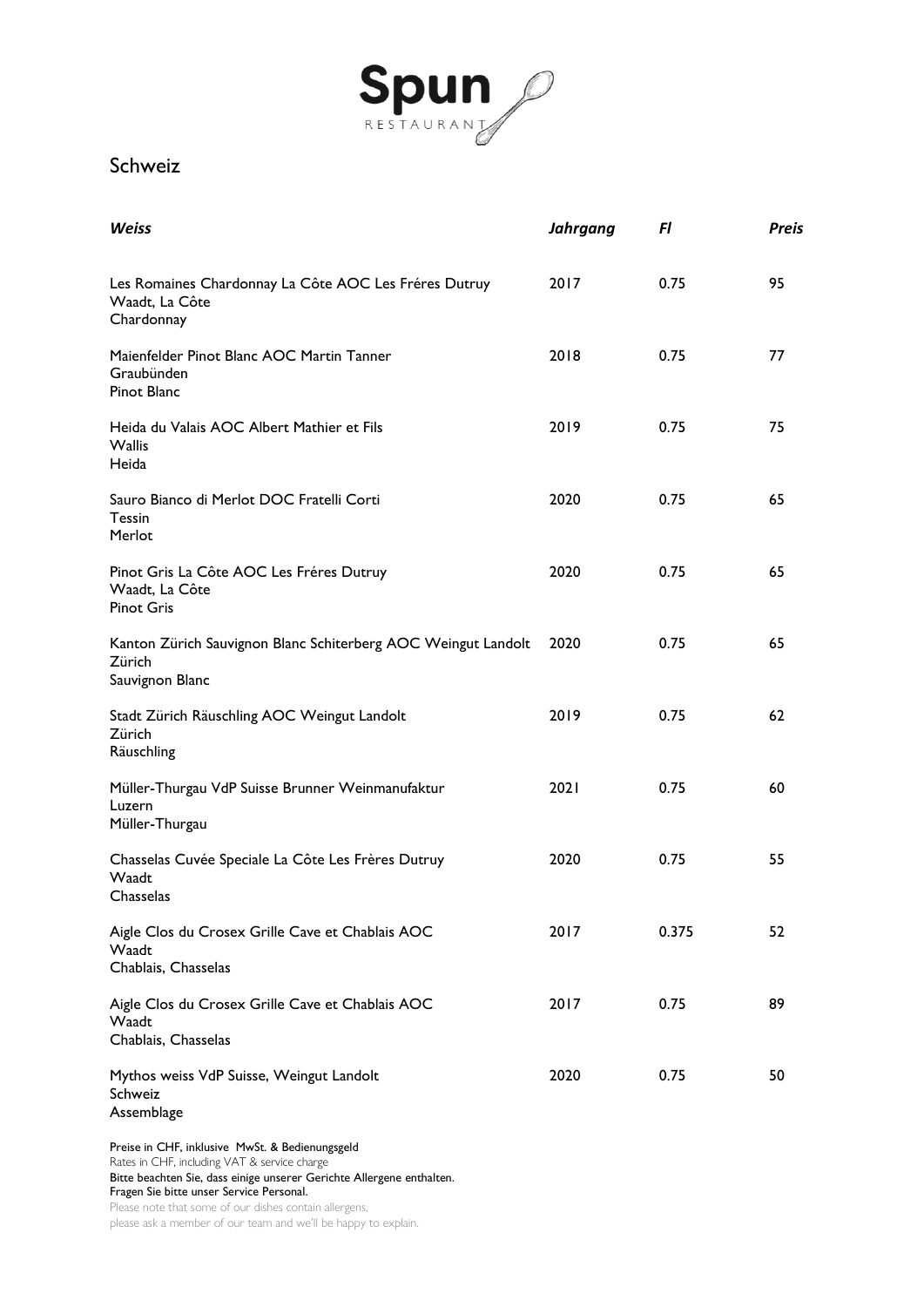

#### Schweiz

| Rosé                                                                                    | <b>Jahrgang</b> | FI   | <b>Preis</b> |
|-----------------------------------------------------------------------------------------|-----------------|------|--------------|
| Neuchâtel Œil de Perdrix AOC<br>Château d'Auvernier, Neuenburg<br><b>Pinot Noir</b>     | 2020            | 0.75 | 60           |
| <b>Rot</b>                                                                              | Jahrgang        | FI   | <b>Preis</b> |
| Lenéo Merlot del Ticino DOC Riserva Fratelli Corti<br>Tessin<br>Merlot                  | 2017            | 0.75 | 150          |
| Gamaret Grande Reserve La Côte AOC Les Fréres Dutruy<br>Waadt, La Côte<br>Gamaret       | 2019            | 0.75 | 115          |
| Jäger Wii St. Laurent Valais AOC Albert Mathier et Fils<br><b>Wallis</b><br>St. Laurent | 2020            | 0.75 | 90           |
| Cornalin du Valais AOC Albert Mathier et Fils<br><b>Wallis</b><br>Cornalin              | 2020            | 0.75 | 80           |
| Tre Corti Merlot Ticino DOC Fratelli Corti<br>Tessin<br>Merlot                          | 2019            | 0.75 | 75           |
| Maienfelder Pinot Noir, Martin Tanner<br>Graubünden<br>Blauburgunder                    | 2018            | 0.75 | 75           |
| Pinot Noir VdP Suisse Brunner Weinmanufaktur<br>Luzern<br><b>Pinot Noir</b>             | 2020            | 0.75 | 68           |
| Mythos rot VdP Suisse Weingut Landolt<br>Schweiz<br>Assemblage                          | 2019            | 0.75 | 50           |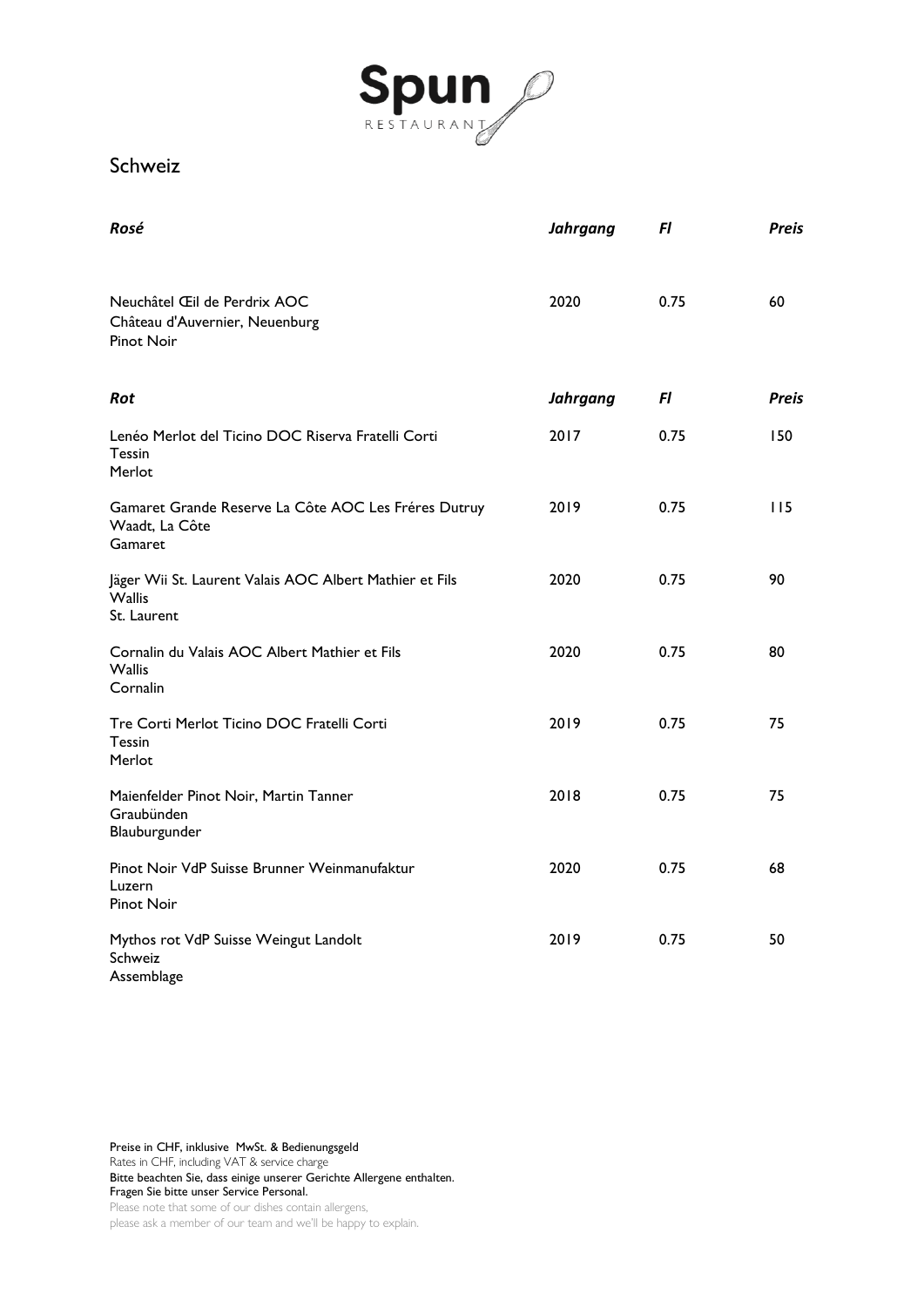

#### Italien

| Weiss                                                                                                     | <b>Jahrgang</b> | Fl   | <b>Preis</b> |
|-----------------------------------------------------------------------------------------------------------|-----------------|------|--------------|
| Roero Arneis DOCG Cantina del Nebbiolo<br>Piemont<br>Arneis                                               | 2020            | 0.75 | 65           |
| Chardonnay Caliz DOC Südtirol Kurtatsch<br>Südtirol<br>Chardonnay                                         | 2020            | 0.75 | 65           |
| Moscato d'Asti DOCG Cantina del Nebbiolo<br>Piemont<br>Moscato                                            | 2019            | 0.75 | 65           |
| Pinot Grigio DOC Südtirol Kurtatsch<br>Südtirol<br>Pinot Grigio                                           | 2020            | 0.75 | 60           |
| Rot                                                                                                       | <b>Jahrgang</b> | F1   | <b>Preis</b> |
| Brunello di Montalcino DOCG Capanna<br>Toscana<br>Sangiovese                                              | 2016            | 0.75 | 150          |
| Barolo DOCG Serralunga d'Alba Rivetto<br>Piemont<br>Nebbiolo                                              | 2017            | 0.75 | 145          |
| Amarone della Valpolicella DOC Classico Monte del Frà<br>Veneto<br>Corvina Veronese, Rondinella, Molinara | 2017            | 0.75 | 120          |
| Ripasso Valpolicella Classico DOC Superiore Monte del Frà<br>Veneto<br>Corvina Veronese, Rondinella       | 2018            | 0.75 | 80           |
| Lagrein DOC Südtirol Kurtatsch<br>Südtirol<br>Lagrein                                                     | 2020            | 0.75 | 70           |
| Cannonau di Sardegna DOC Olianas<br>Sardinien<br>Cannonau                                                 | 2020            | 0.75 | 70           |
| Chianti Superiore DOCG Castello del Trebbio<br>Toscana<br>Sangiovese, Canaiolo                            | 2019            | 0.75 | 70           |
| Il Primitivo del Tarantino IGT Sette Torri<br>Apulien<br>Primitivo                                        | 2017            | 0.75 | 55           |

Preise in CHF, inklusive MwSt. & Bedienungsgeld

Rates in CHF, including VAT & service charge Bitte beachten Sie, dass einige unserer Gerichte Allergene enthalten.

Fragen Sie bitte unser Service Personal.

Please note that some of our dishes contain allergens,

please ask a member of our team and we'll be happy to explain.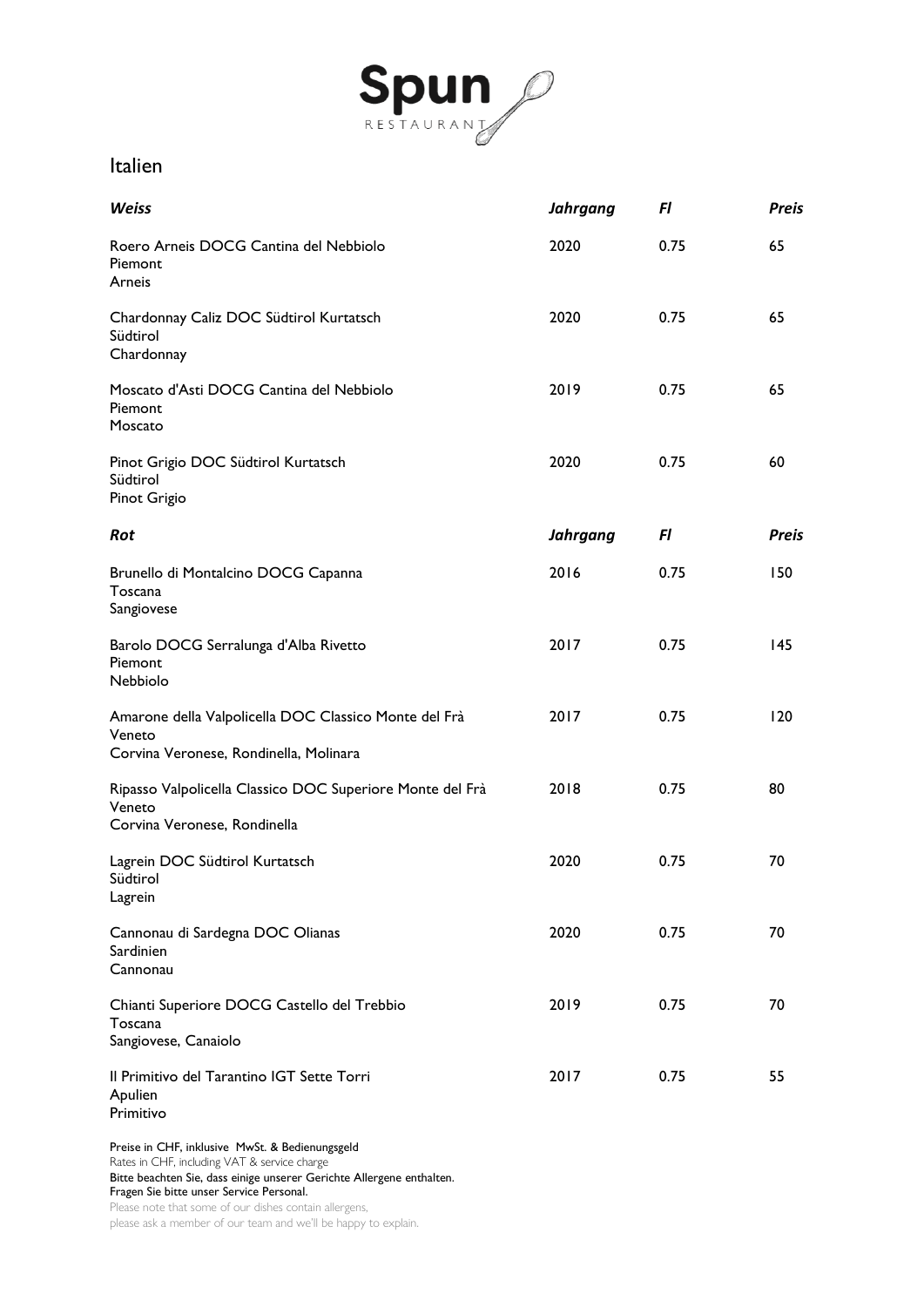

## Deutschland

| <b>Weiss</b>                                                    | Jahrgang | FI   | <b>Preis</b> |
|-----------------------------------------------------------------|----------|------|--------------|
| <b>Messmer Riesling Muschelkalk</b><br>Pfalz<br><b>Riesling</b> | 2019     | 0.75 | 65           |

# Österreich

| <b>Weiss</b>                                                                  | Jahrgang        | Fl   | <b>Preis</b> |
|-------------------------------------------------------------------------------|-----------------|------|--------------|
| Grüner Veltliner Löss DAC Weingut Jurtschitsch<br>Kamptal<br>Grüner Veltliner | 2019            | 0.75 | 55           |
| Rosé                                                                          | <b>Jahrgang</b> | FI   | <b>Preis</b> |
| Rosé Zweigelt Weingut Jurtschitsch<br>Kamptal<br>Zweigelt                     | 2020            | 0.75 | 52           |
| Rot                                                                           | <b>Jahrgang</b> | Fl   | <b>Preis</b> |
| Zweigelt Heideboden, Weingut Pittnauer<br>Burgenland<br>Zweigelt              | 2019            | 0.75 | 53           |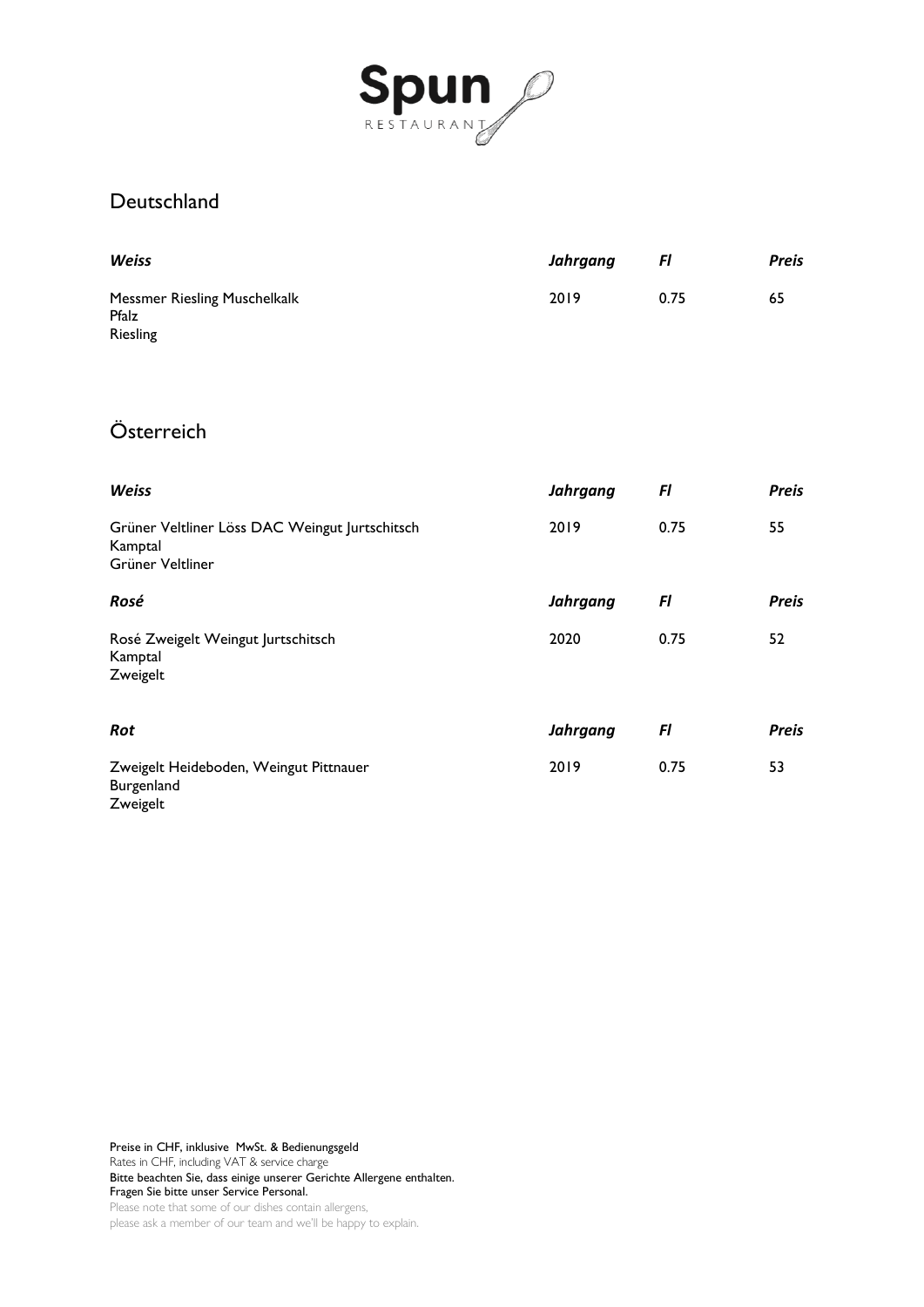

### Frankreich

| <b>Weiss</b>                                                                                                                                                             | <b>Jahrgang</b> | Fl    | <b>Preis</b> |
|--------------------------------------------------------------------------------------------------------------------------------------------------------------------------|-----------------|-------|--------------|
| Chablis I er Cru Montmains AOC Domaine des Malandes<br>Burgund<br>Chardonnay                                                                                             | 2017            | 0.75  | 120          |
| Sancerre AOC Domaine Curot<br>Loire<br>Sauvignon Blanc                                                                                                                   | 2019            | 0.75  | 80           |
| Château l'Ermitage Blanc Auzan Costières de Nîmes AOC<br>Languedoc<br>Grenache, Roussanne, Viognier                                                                      | 2018            | 0.75  | 50           |
| Rose                                                                                                                                                                     | Jahrgang        | Fl    | <b>Preis</b> |
| Château Paradis Rosé AOP Coteaux d'Aix-en-Provence<br>Côtes des Provence<br>Syrah, Grenache Noir                                                                         | 2019            | 0.75  | 63           |
| <b>Süsswein Weiss</b>                                                                                                                                                    | <b>Jahrgang</b> | Fl    | Preis        |
| Le Muscat Vin doux Château l'Ermitage<br>Languedoc<br>Muscat                                                                                                             | 2018            | 0.5   | 50           |
| Château de Cérons<br><b>Bordeaux</b><br>Sémillon, Sauvignon Blanc, Muscat                                                                                                | 2008            | 0.375 | 80           |
| <b>Rot</b>                                                                                                                                                               | <b>Jahrgang</b> | Fl    | Preis        |
| Châteauneuf-du-Pape AOC Rouge Domaine Chante Cigale<br>Côte du Rhône<br>Grenache, Syrah, Mourvèdre, Cinsault                                                             | 2019            | 0.75  | 120          |
| Santenay AOC Doudet-Naudin<br>Burgund<br>Pinot Noir                                                                                                                      | 2017            | 0.75  | 116          |
| Château Dalem Fronsac AOC<br>Bordeaux, Fronsac<br>Merlot, Cabernet Franc                                                                                                 | 2017            | 0.75  | 108          |
| Ch. l'Ermitage Rouge Sainte Cécile AOC Costières de Nîmes<br>Languedoc<br>Grenache, Syrah, Mourvèdre                                                                     | 2019            | 0.75  | 60           |
| Preise in CHF, inklusive MwSt. & Bedienungsgeld<br>Rates in CHF, including VAT & service charge<br>Bitte beachten Sie, dass einige unserer Gerichte Allergene enthalten. |                 |       |              |

Fragen Sie bitte unser Service Personal.

Please note that some of our dishes contain allergens,

please ask a member of our team and we'll be happy to explain.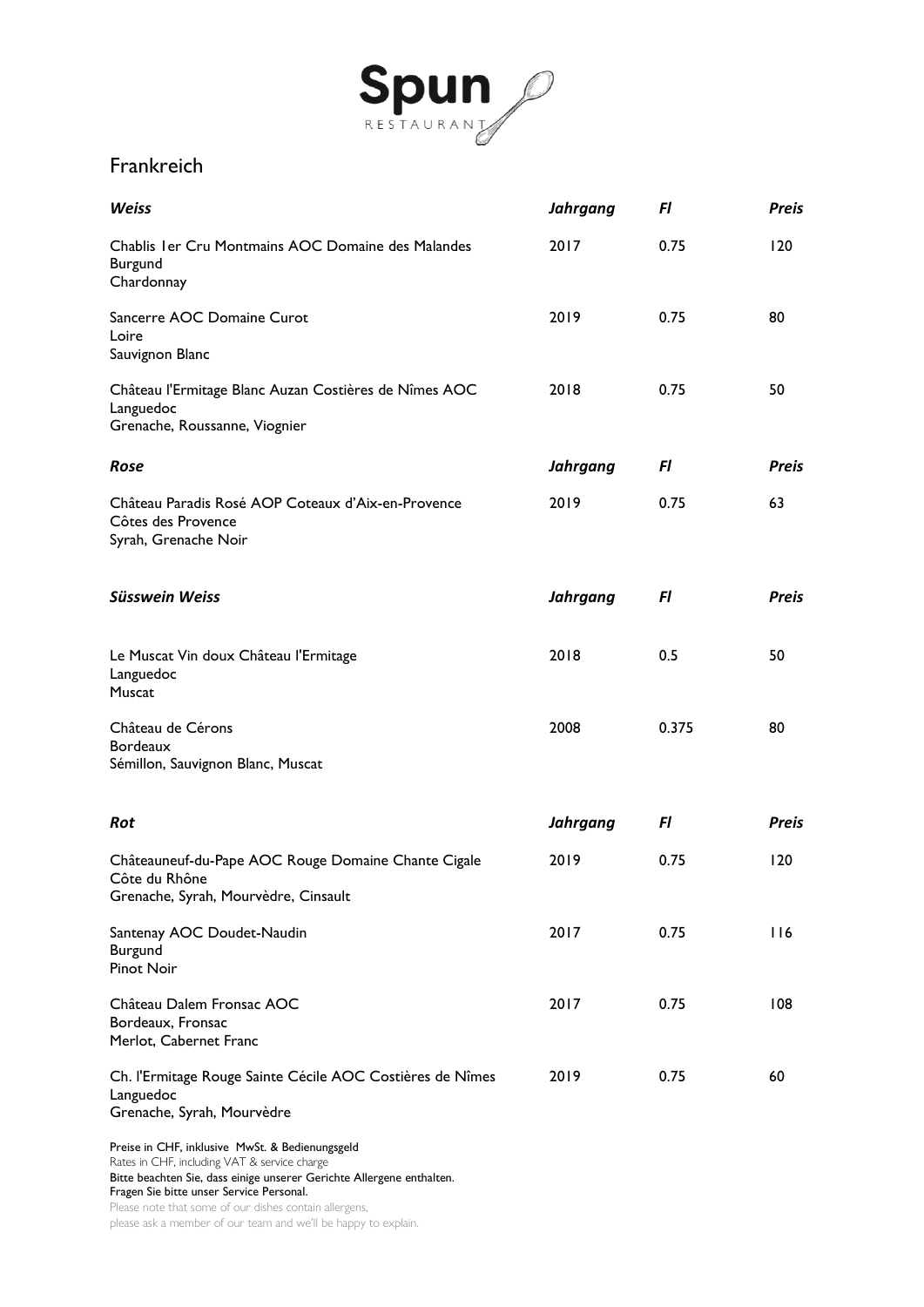

# Spanien

| <b>Weiss</b>                                                                                         | <b>Jahrgang</b> | FI   | <b>Preis</b> |
|------------------------------------------------------------------------------------------------------|-----------------|------|--------------|
| Angel Blanco Blanc de Blanca V.T. Mallorca<br>Mallorca<br>Prensal Blanc, Chardonnay                  | 2018            | 0.75 | 60           |
| Via Barrosa Albariño DO Rias Baixas<br>DO Rias Baixas<br>Albariño                                    | 2019            | 0.75 | 48           |
| Secrets de Mar Blanc DO Terra Alta Clos Galena<br>Terra Alta<br>Garnacha blanca, Macabeo             | 2017            | 0.75 | 45           |
| Astobiza DO Txakoli de Álava Bodega Astobiza<br>Txakoli<br>Hondarrabi Zuri, Hondarrabi Zuri Zerratie | 2017            | 0.75 | 55           |
| <b>Rot</b>                                                                                           | <b>Jahrgang</b> | FI   | <b>Preis</b> |
|                                                                                                      |                 |      |              |
| Valduero Reserva Ribera del Duero DO<br>Ribera del Duero<br>Tempranillo                              | 2014            | 0.75 | 125          |
| Galena DOQ Priorat Clos Galena<br>Priorato<br>Garnacha, Cabernet Sauvignon, Cariñena, Merlot         | 2017            | 0.75 | 95           |
| Finca Azaya Castilla y León<br>Castilla y León<br>Tempranillo                                        | 2017            | 0.75 | 70           |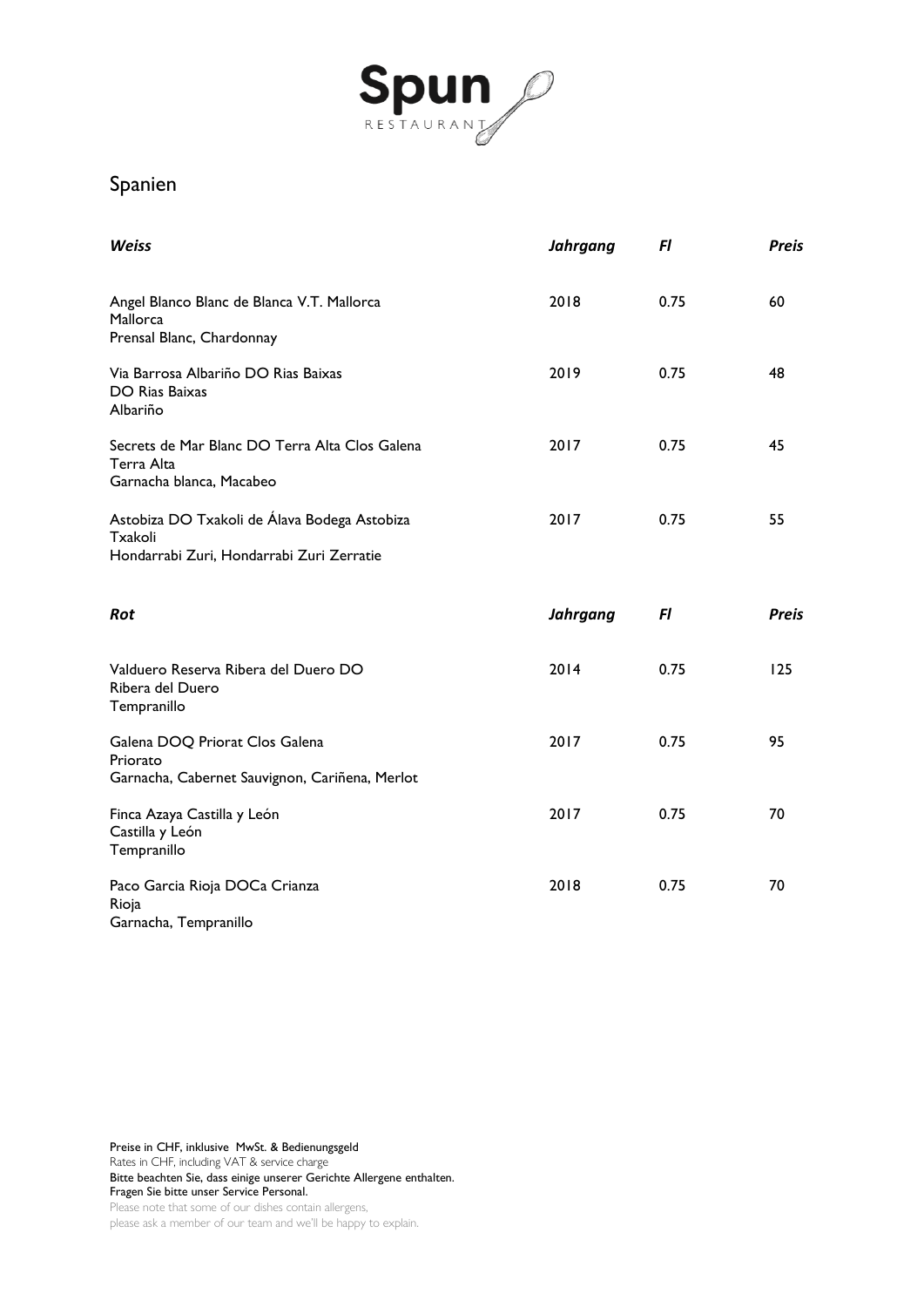

### Südafrika

| Rot                                                                                          | <b>Jahrgang</b> | Fl   | <b>Preis</b> |
|----------------------------------------------------------------------------------------------|-----------------|------|--------------|
| Simonsig Cabernet / Shiraz WO Stellenbosch<br>Stellenbosch<br>Cabernet Sauvignon, Syrah      | 2019            | 0.75 | 50           |
| <b>USA</b>                                                                                   |                 |      |              |
| <b>Weiss</b>                                                                                 | <b>Jahrgang</b> | Fl   | <b>Preis</b> |
| Hess Select Chardonnay Monterey California<br>Kalifornien, Napa Valley<br>Chardonnay         | 2018            | 0.75 | 65           |
| Rot                                                                                          | <b>Jagrgang</b> | Fl   | <b>Preis</b> |
| Hess Select Cabernet Sauvignon North Coast<br>Kalifornien, Napa Valley<br>Cabernet Sauvignon | 2018            | 0.75 | 75           |
| Argentinien                                                                                  |                 |      |              |
| Rot                                                                                          | <b>Jahrgang</b> | Fl   | <b>Preis</b> |
| Laborum Malbec El Porvenir<br>Salta<br>Malbec                                                | 2017            | 0.75 | 95           |
| Amauta Absoluto Malbec El Provenir<br>Salta<br>Malbec                                        | 2021            | 0.75 | 55           |
| Neuseeland                                                                                   |                 |      |              |
| <b>Weiss</b>                                                                                 | <b>Jahrgang</b> | FI   | <b>Preis</b> |
| Sauvignon Blanc Collectables Walnut Block<br>Marlborough<br>Sauvignon Blanc                  | 2021            | 0.75 | 60           |